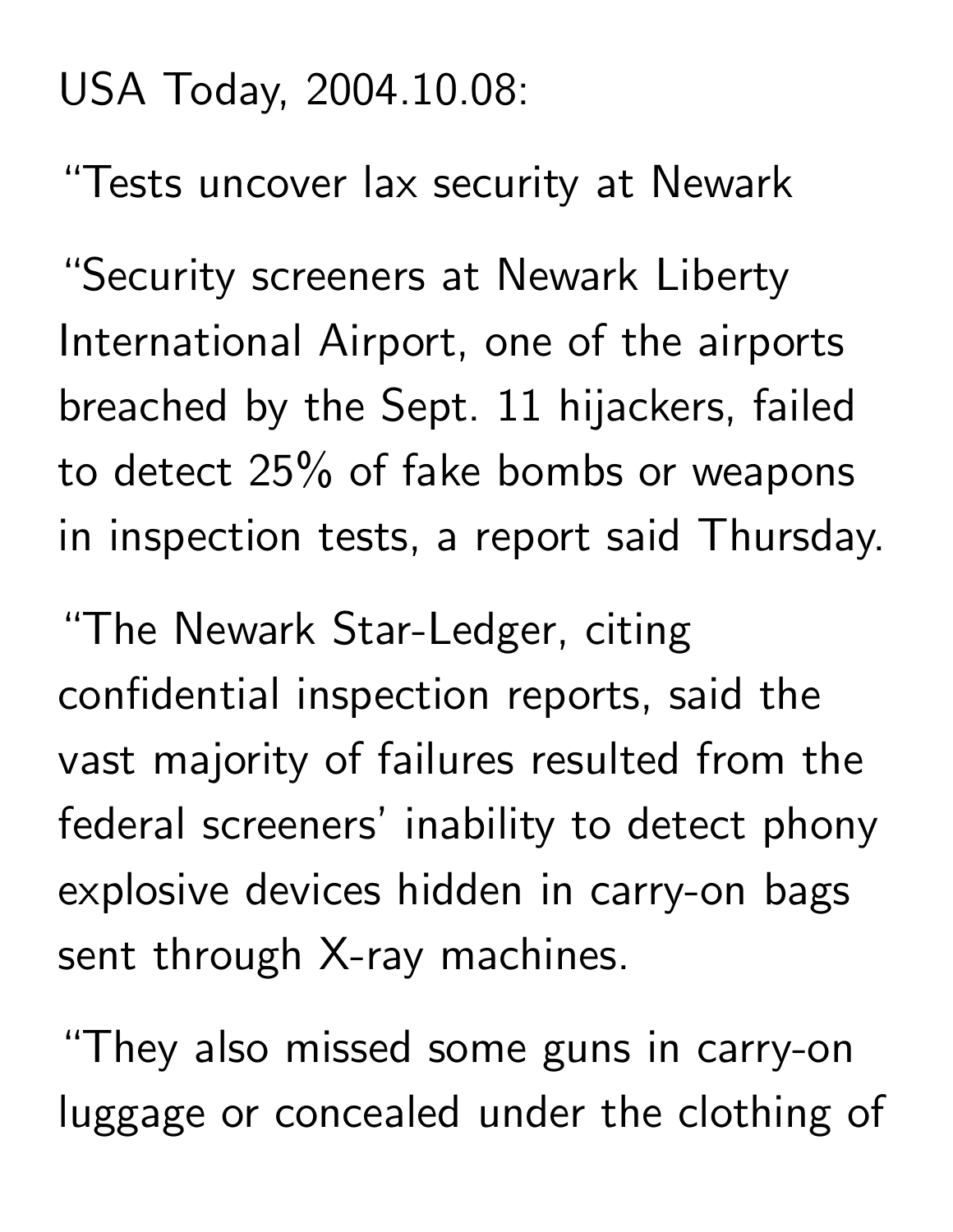inspectors as they walked through metal detectors at the airport near New York. 

"A total of 327 tests were conducted at the airport's nine checkpoint areas. Screeners succeeded 246 times and failed 81 times for a failure rate of 24.8%, according to the TSA documents cited by the newspaper.

" 'We're working diligently to increase our explosive detection capabilities at our passenger checkpoints,' said Mark Hatfield, a TSA spokesman. 'The key point here—testing is training.' "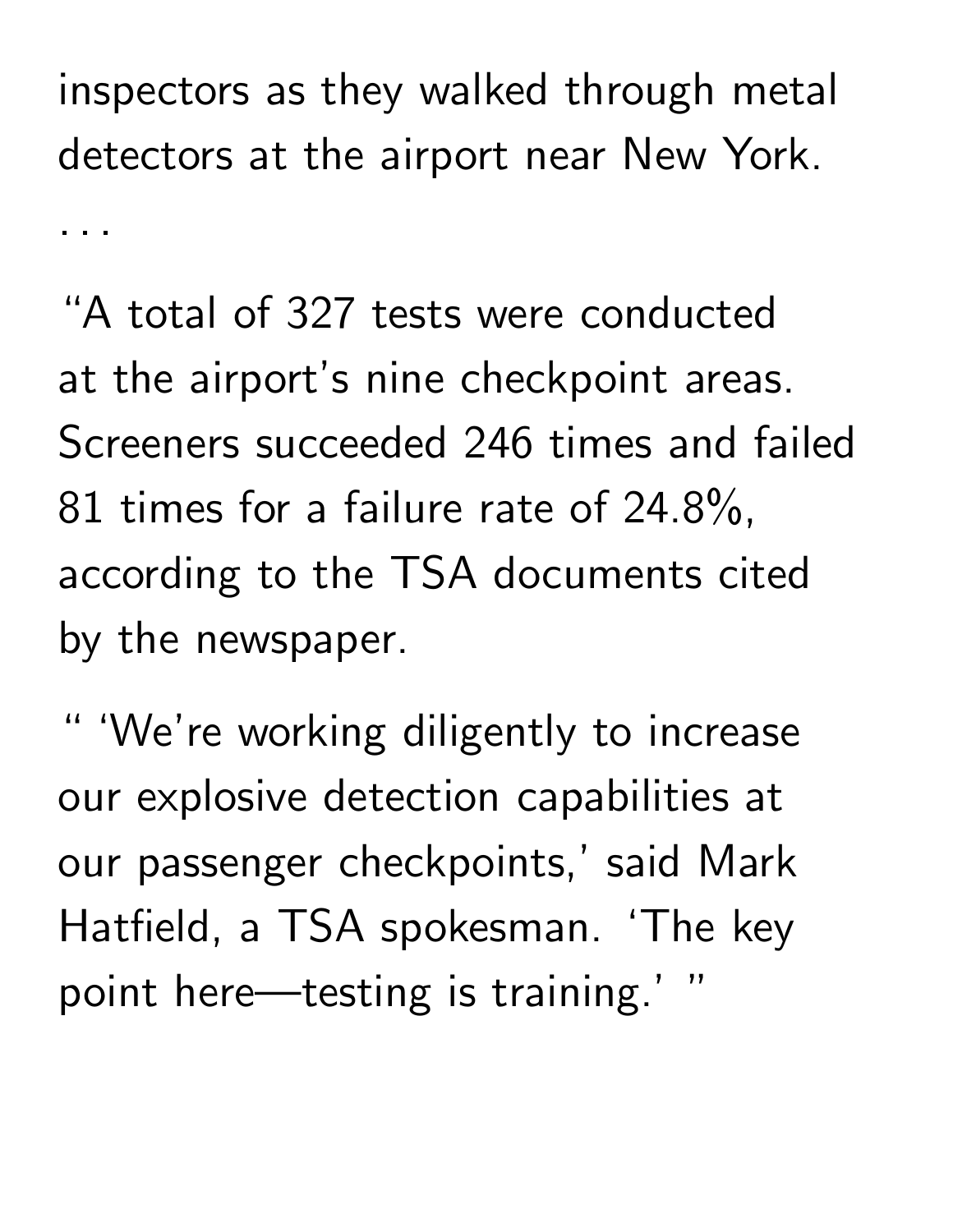# The printing problem

A university system administrator creates accounts for thousands of students and faculty members.

(The system administrator is someone authorized to control the entire computer; e.g., the owner.)

Computer has a laser printer. Any picture written to /dev/ulpt0 is sent directly to the laser printer.

System administrator wants to allow people with accounts to use the printer. How does he do it?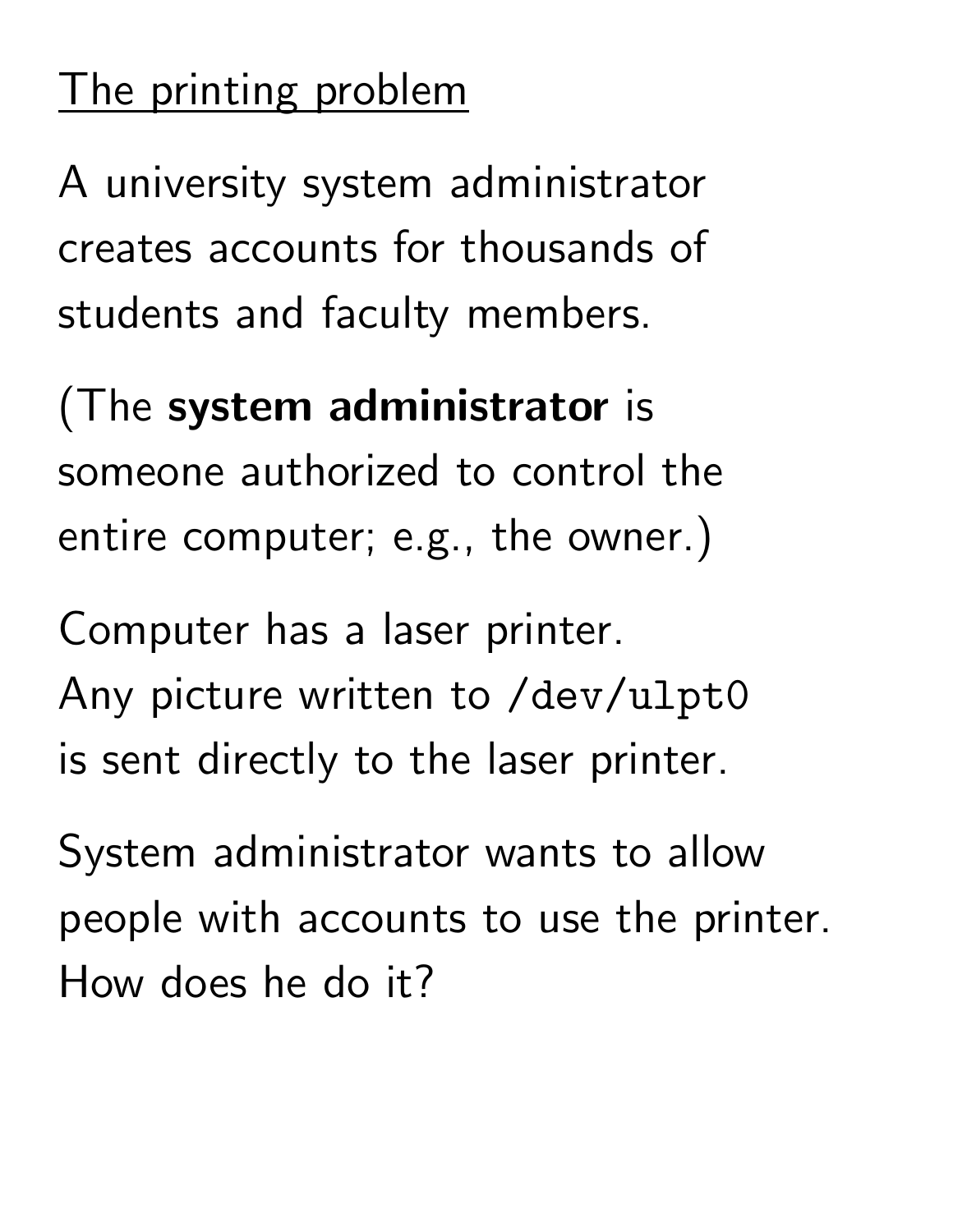#### First try at a solution

Each file has owner and permissions. Owner is allowed to change permissions.

/dev/ulpt0 is owned by root, the system administrator. Normal permissions: 600, meaning other users can't open /dev/ulpt0.

System administrator runs command

chmod 622 /dev/ulpt0 changing permissions to 622. This allows all users to write data to /dev/ulpt0.

Now, to print, a user simply copies a picture to /dev/ulpt0.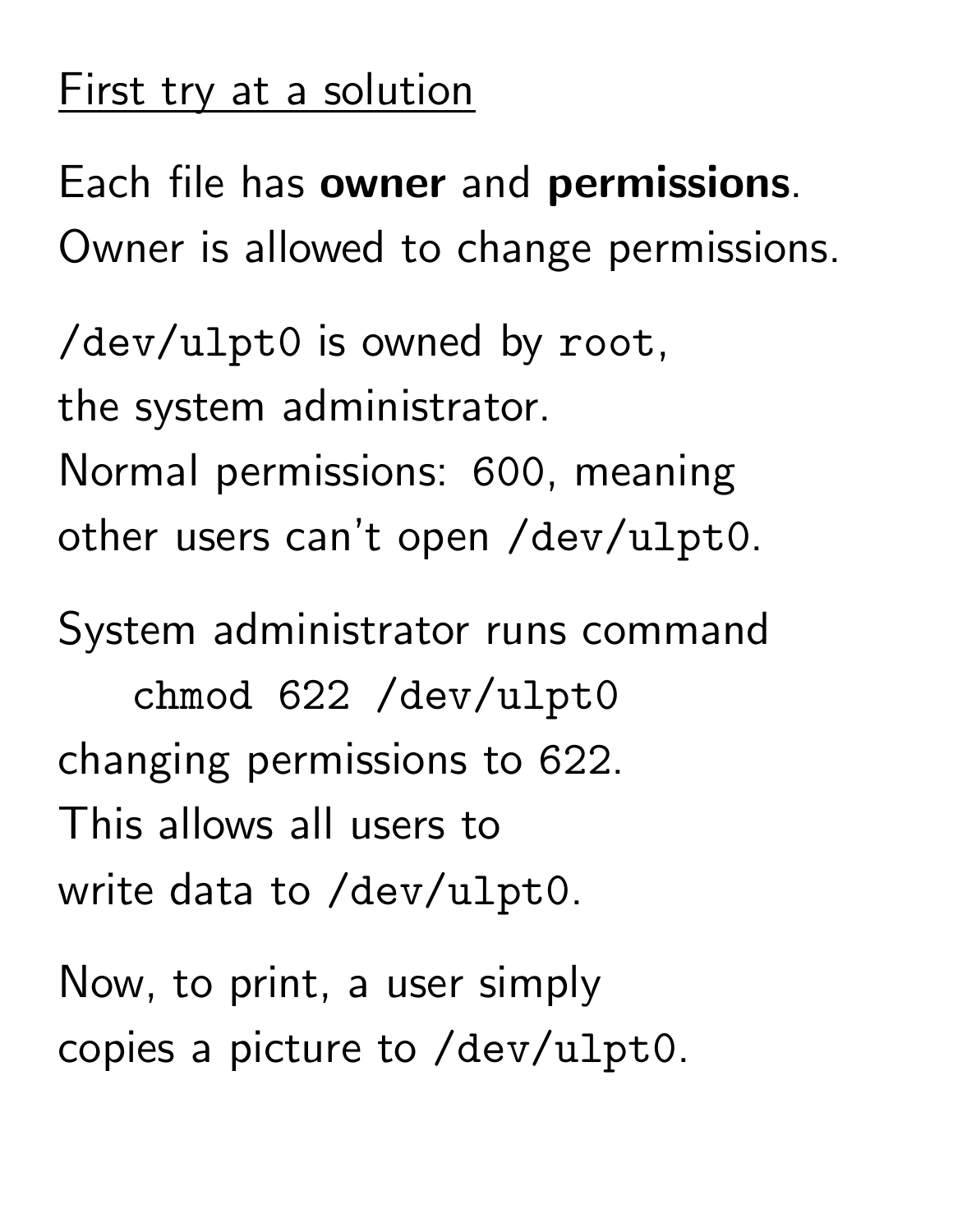An unscrupulous student (or maybe a faculty member?) prints thirty copies of a book, consuming all the printing resources.

As revenge, another student opens /dev/ulpt0 at the same time and writes random garbage, ruining twenty copies of the book.

System administrator decides to limit access to the printer: only 500 pages per user; only one print job at a time. How does he do it?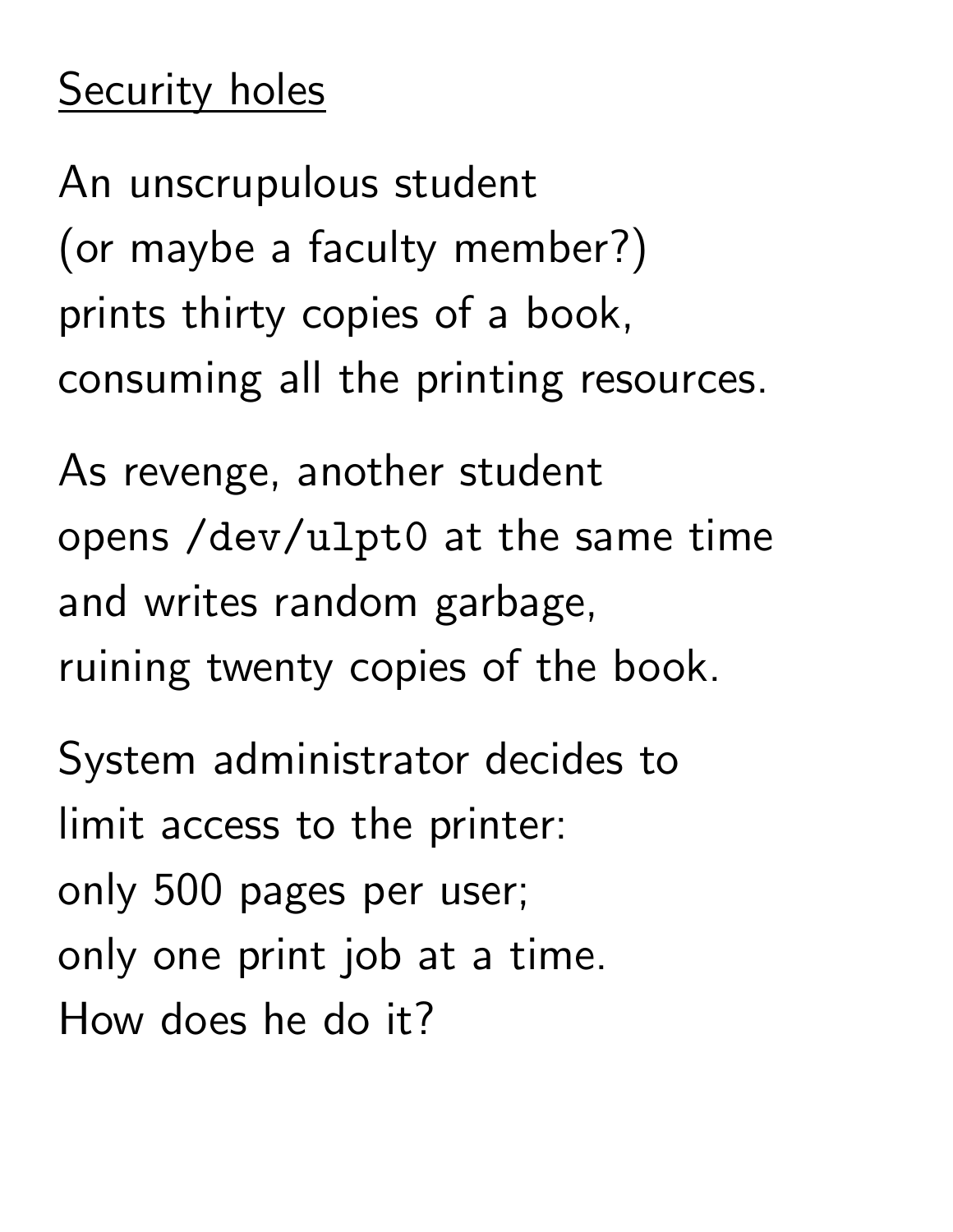# Second try at a solution

System administrator writes a printing program, lpr, and makes it available to everyone:

vi lpr.c

gcc -o lpr lpr.c

cp lpr /usr/bin/lpr

System administrator tells users to print using this program:

lpr < mypicture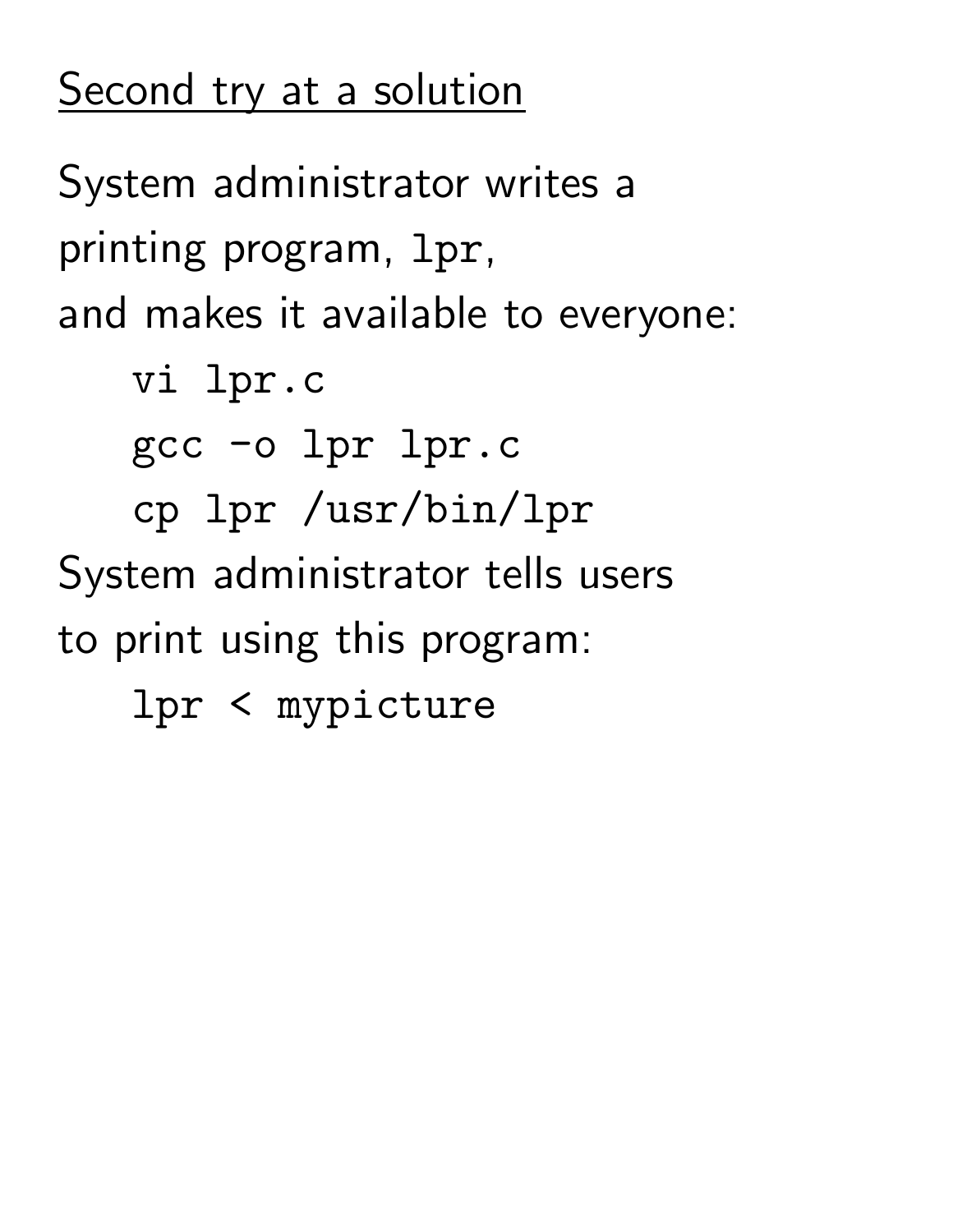lpr looks up the user's home directory, say /home/joe, and creates a new file /home/joe/.pagesprinted containing the number 1.

If /home/joe/.pagesprinted already exists, lpr increments the number in it. If the number reaches 500, lpr exits.

lpr then opens /dev/ulpt0, applies flock to /dev/ulpt0, and copies its input to /dev/ulpt0.

What does flock do? It waits until any previous programs that used flock have closed /dev/ulpt0. ("Exclusive advisory lock.")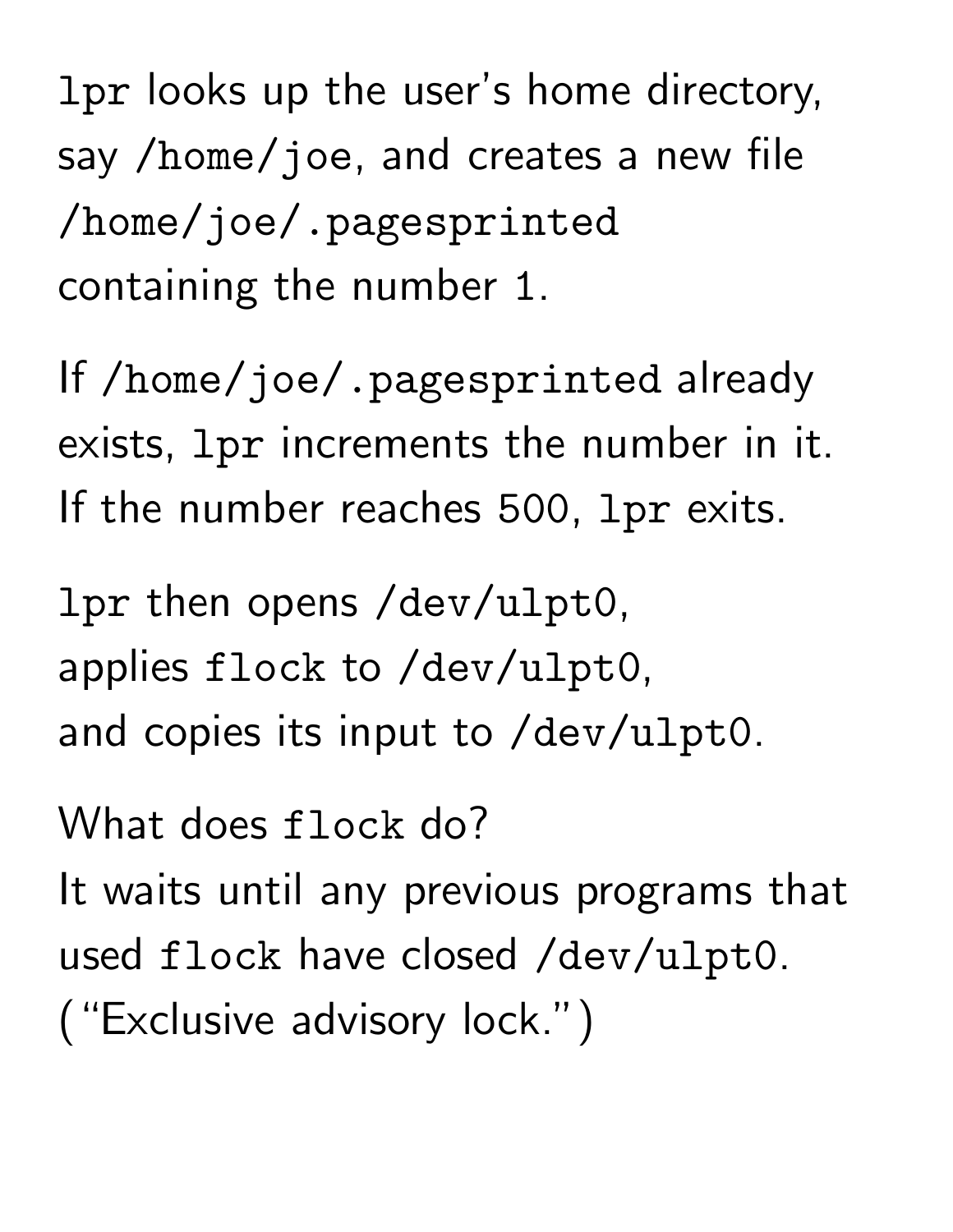Users can skip the lpr program and write directly to /dev/ulpt0. Setting permission back to 600 would make lpr fail.

Joe can also change /home/joe/.pagesprinted from 500 back to 1, or simply remove it.

Users can also run a separate program that flocks /dev/ulpt0 and waits forever, making lpr fail for everyone else.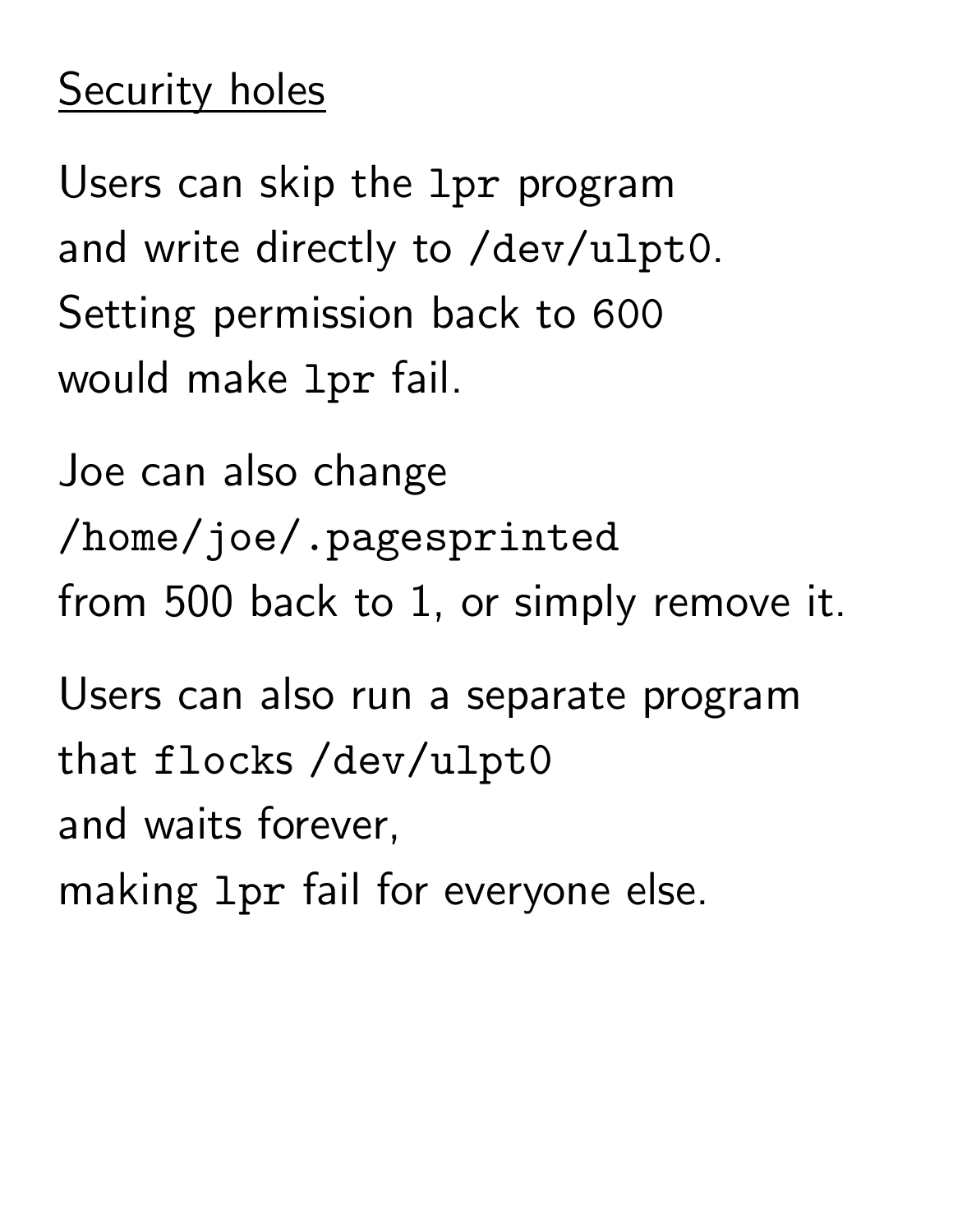## Third try at a solution

System administrator changes 1pr to make a TCP connection to port 515, send username, send picture to be printed.

System administrator runs

tcpserver 0 515 lpd & so that any TCP connection to port 515 runs lpd as root and talks to it.

lpd reads user's account name, say joe, from the connection; handles /etc/lpd/joe/pagesprinted; and copies input to /dev/ulpt0, making sure not to wait forever.

System administrator sets permissions 600 for /dev/ulpt0 and /etc/lpd/\*/\*.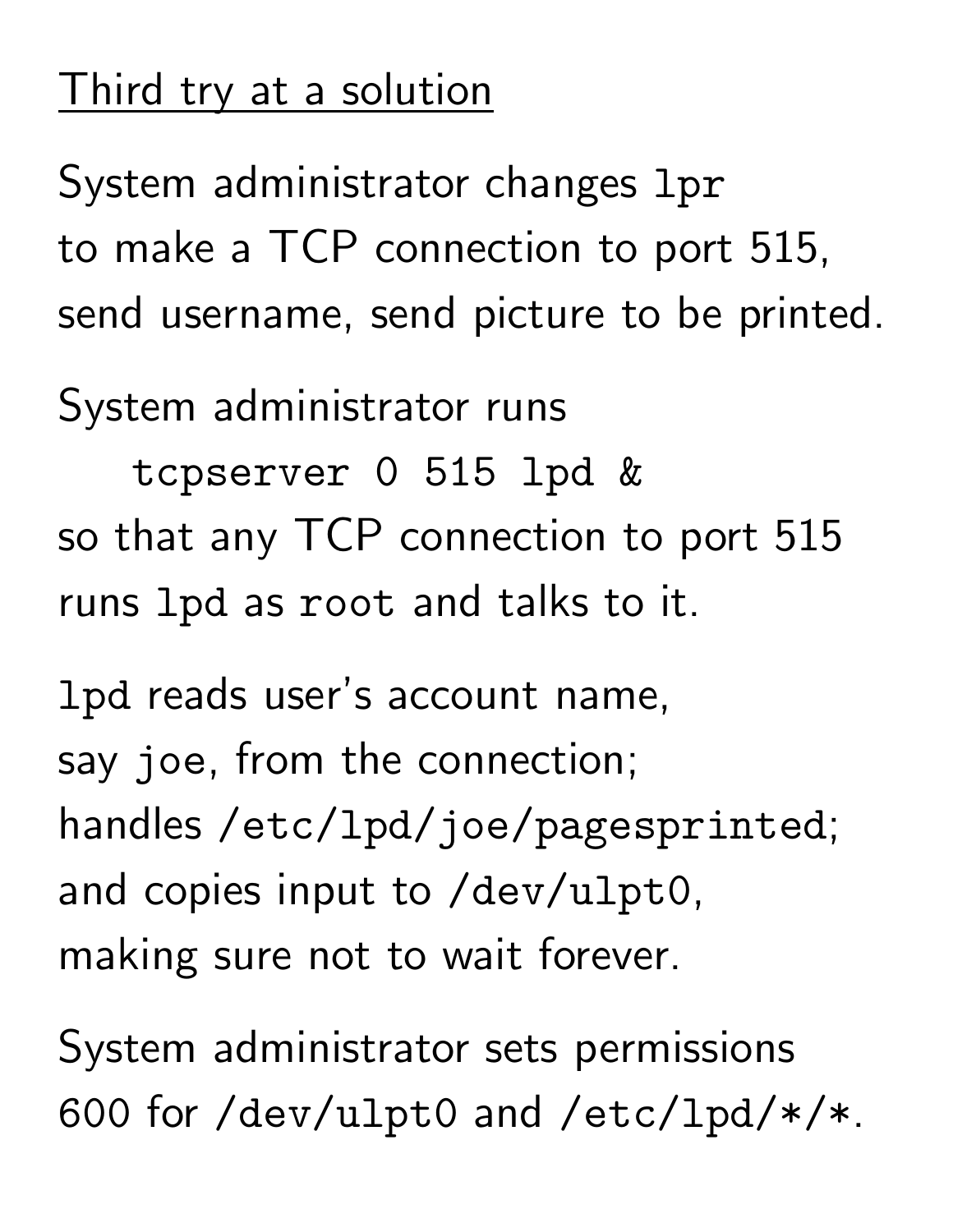Joe makes a TCP connection, sends name Bill, sends picture. Spammer in China connects to port 515, sends name Bill, sends an ad.

lpd has no idea who it's talking to. It blindly trusts username controlled by an attacker.

How can lpd figure out who it's talking to?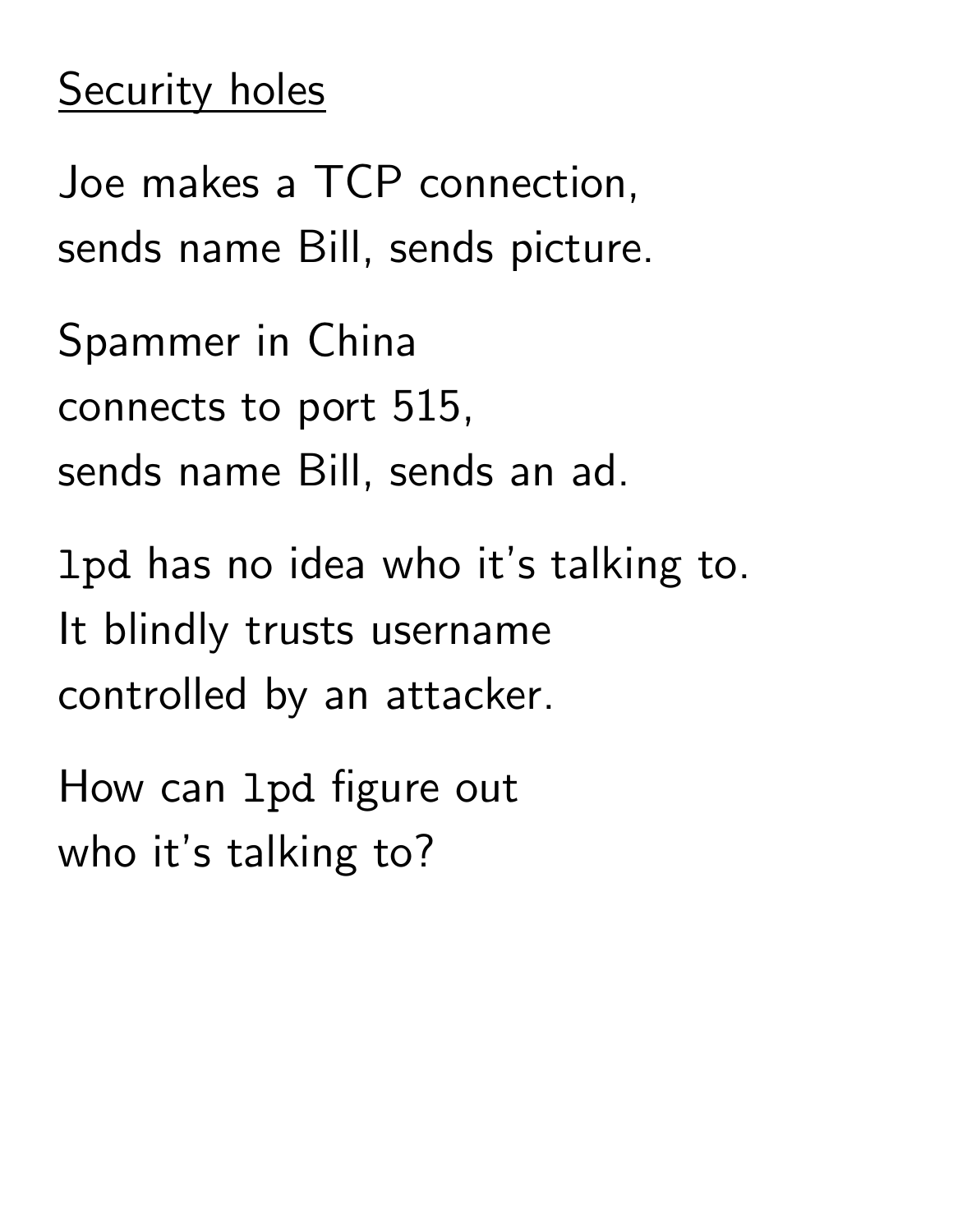### Fourth try at a solution

System administrator turns off the network service and keeps permissions at 600.

System administrator changes lpr to directly handle /dev/ulpt0 and /etc/lpd/joe/pagesprinted.

lpr doesn't have permission to access those files—until system administrator turns 1pr into a setuid program:

chmod 4755 /usr/bin/lpr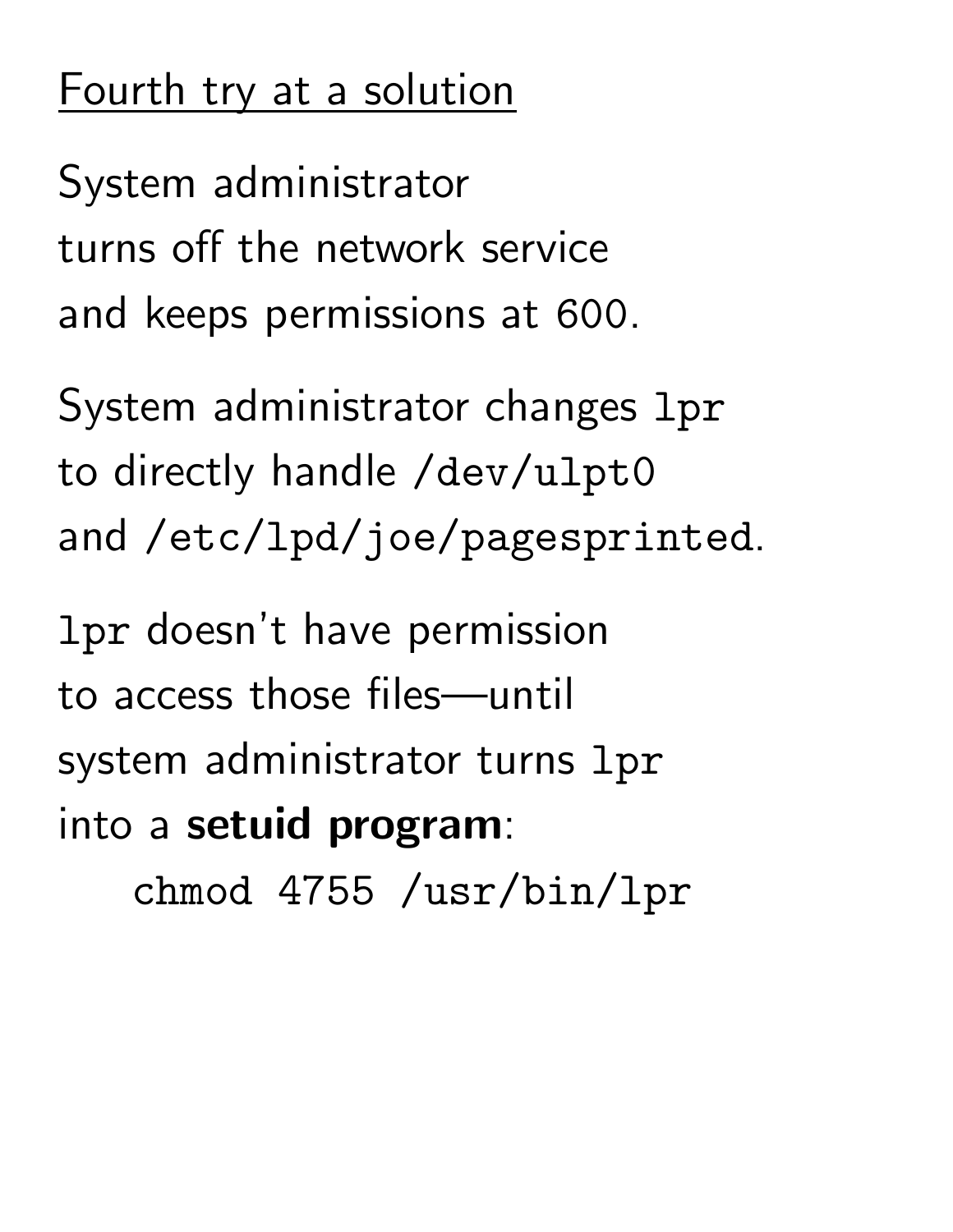What happens when the owner of a program makes it setuid?

That program runs as the owner, rather than as whichever user started the program.

Lower level: When a process execve's a setuid program, the process owner (the "uid") changes to the program's owner.

So lpr runs as root. It can write to /dev/ulpt0 and /etc/lpd/joe/pagesprinted, even though Joe can't.